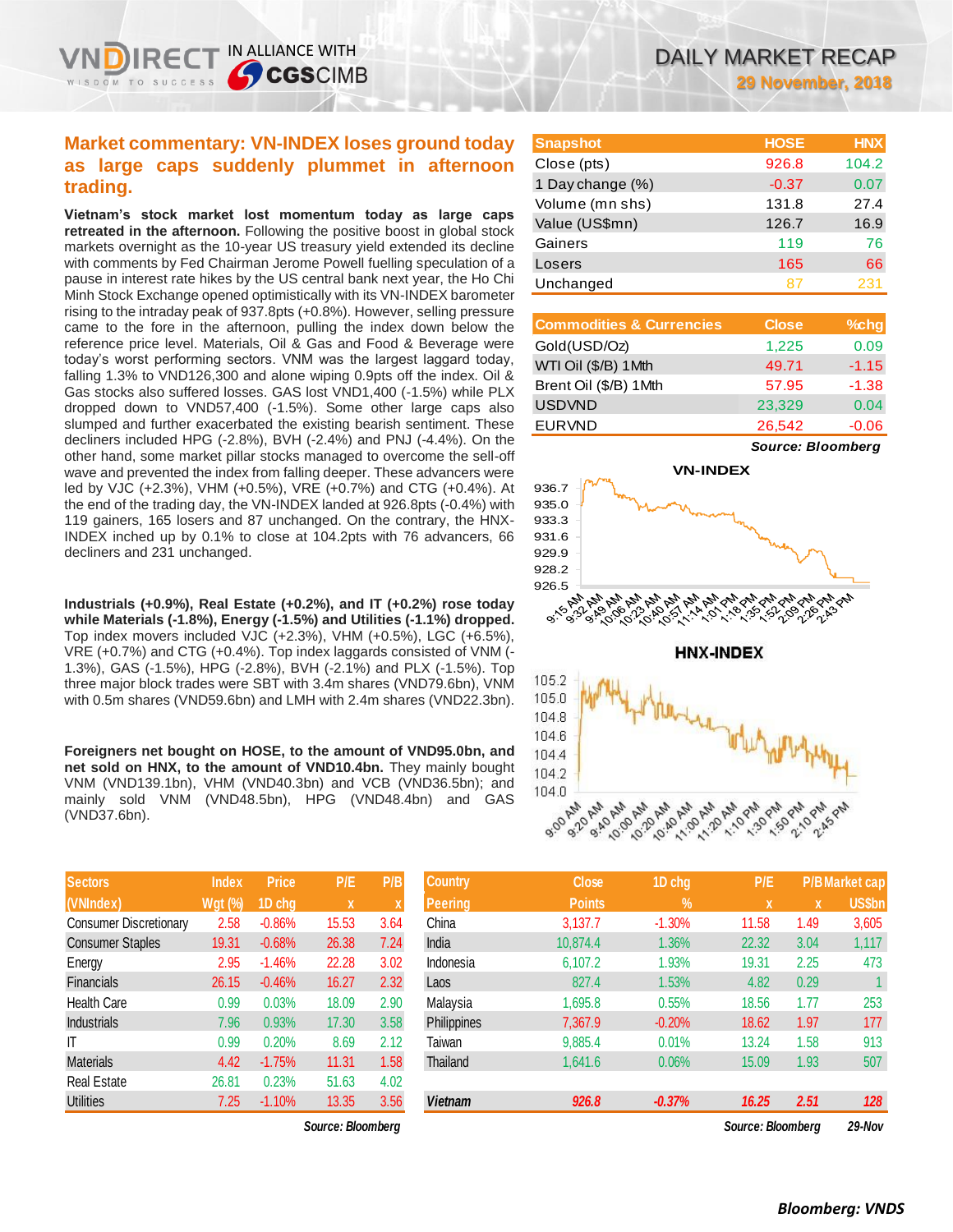### **Market News**

**Oil held near the lowest level in a year as Russia signalled little urgency to commit to supply cuts, while U.S. crude stockpiles continue to grow.** Futures were up 0.7% in New York, after sliding 2.6% in the previous two sessions. Just days before talks on oil policy with Saudi Arabia, Russian President Vladimir Putin said current prices are "absolutely fine", while the Saudi energy minister said the kingdom is confident OPEC and its partners can reach a deal to stabilise the market. U.S. crude inventories rose for a 10th week, government data showed. Crude has crashed into a bear market after America's surprise sanctions waivers for Iranian oil fuelled concern over a supply glut. As prices plunged, traders' focus turned to the G20 summit this week in Argentina where the Russian leader and Saudi crown prince are expected to discuss production. The market is flirting with expectations that the OPEC and allied producers may agree on output curbs at their gathering next week in Vienna. *(Bloomberg--edited)*

**More drugstore chains join the market.** Besides brick-and-mortar drugstores, Vietnam also has online stores and smart stores which distribute drugs to clients. More chains have been set up since the beginning of the year, while existing chains have expanded. These include the online drugstore chain Ku.Dos Pharmacy in Ho Chi Minh city (HCMC), comprising 10 physical stores. Customers can buy prescribed drugs or order healthcare products online with any store in the drugstore system. The payment is made via MoMo wallet, with no transaction fee. Toan Dien Tien Phong Trade & Service, representing Pharos Indonesia, has 13 Century Healthcare shops at large shopping malls such as Saigon Center and Bitexco, and 11 drugstores in districts. It is expected that the number of Century Healthcare shops will reach 200 in the next three years. On November 10, Vinfa, a brand belonging to Vingroup, opened 11 drugstores at 11 Vinmarts in Hanoi. Vinmart is a retail chain also belonging to Vingroup. Meanwhile, existing drugstore chains have been developing rapidly. Pharmacity, for example, has 100 stores in HCMC and plans to have 500 by 2020. Phano has 60 stores, Medicare 59, Guardian 49, Eco 9, Vistar 20, My Chau 8 and Sapharco 18. In 2017, FPT Digital Retail (FRT VN), which specialises in distributing digital devices, has also jumped on the bandwagon by acquiring the Long Chau drugstore chain and opening 11 more stores. FPT hopes Long Chau chain can obtain 30 percent market share and generate revenue of VND10 trillion, making up 40% of FPT's revenue. In 2017, Mobile World Group (MWG VN), the largest mobile phone distributor, also joined the drug distribution market by acquiring Phuc An Khang drugstore chain. Analysts say the Vietnamese market is promising with increasingly high spending on drugs and healthcare services. However, difficulties still lie ahead with Vietnam's medical expenditures being financed by the government's health insurance. In addition, it is not easy for retailers to find suitable premises to develop drugstore chains, though they have succeeded with many existing stores, they said. According to BMI, Vietnam's drug market is valued at US\$5.3bn. Hospitals hold 70% of market share, which means only 30%, or US\$1.6bn, is reserved for drug retailers. There are up to 57,000 drugstores. *(English.vietnamnet.vn--edited)*

## **Non-rated Note**

### **Mobile World Investment Corp (MWG) - Non-rated note – NON-RATED**

**MWG announced robust 10M18 performance with consolidated revenue of VND72,275bn (+36% yoy) and EAT of VND2,413bn (+33% yoy), fulfilling 84% and 93% of FY18 management's guidance for revenue and net profit target, respectively.** 

**Strong growth seen across retail categories with market share gains.** Over the period 10M18, revenue from mobile phones, tablets and laptops grew by 18% yoy (vs. ~3% yoy growth of the overall market); revenue from electronics, white goods and small appliances grew by 74% yoy (vs. 20% yoy growth of overall market); and revenue from fresh foods & FMCG products rocketed by 224% yoy.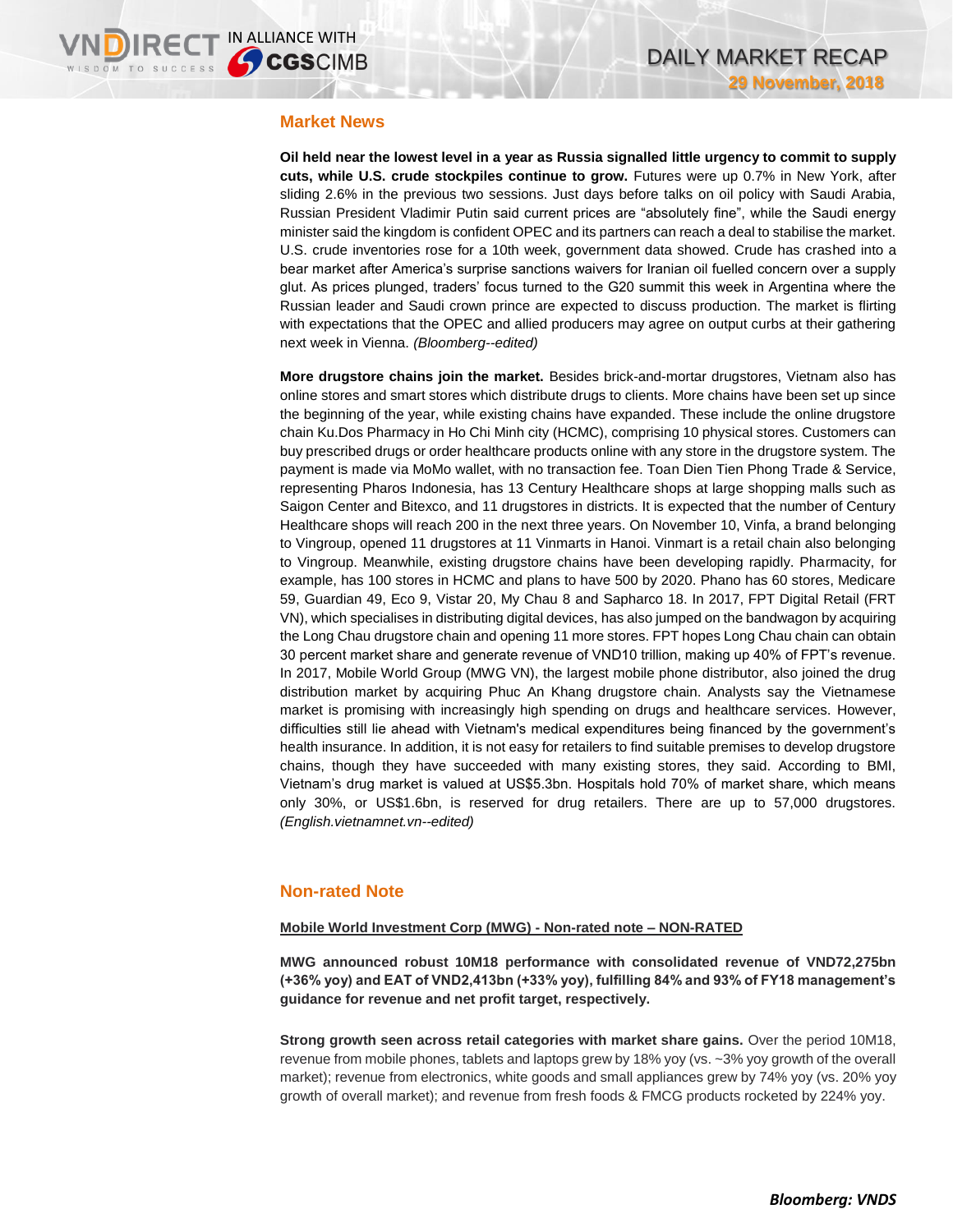**The grocery chain, Bach Hoa Xanh (BHX), is still the main focus of management.** BHX has strived to effectively expand its store footprint while optimizing revenue per store by 1) relocating stores from main streets to smaller, residential roads to draw in customers while on their way home from work, 2) continuously adding fresh foods and FMCG SKUs to improve choice, 3) up-scaling small stores to standard format and standard format to large-scale stores and 4) closing down underperforming stores that cannot be upgraded or up-scaled.

DAILY MARKET RECAP

**29 November, 2018**

**BHX on track to break-even at the expense of slower expansion.** Average monthly sales per store opened before Oct 2018 was calculated at VND1.05bn/store (up by 24% vs. Jun 2018). The store footprint rationalization initiatives could incur one-off expenses for BHX and drag on company level profitability in the near term but could deliver benefits over the medium-to-long term as lossmaking stores are closed. BHX saw its GPM expand from 16% in Jun 2018 to 17% in Sep 2018 and is on track for EBITDA breakeven by end-FY18 or 1Q19, at the latest, per management. However, BHX is likely to miss its FY18 year-end target of 500 stores (currently 412 stores in operation) due to its refined store opening formula and rationalization efforts mentioned above.

**MWG could ride the e-commerce growth story in Vietnam given its dominant position in electronics e-retailing.** Revenue from online sales reached VND9,848bn in 10M18 (+117% yoy), accounting for ~14% of MWG's net revenue and fulfilling 98% of the FY18 target. Through its efforts to develop an omni-channel platform, MWG is well positioned to ride the continued penetration of online retailing off a low base (~4% of total retail sales value in Vietnam in 2017). According to GFK Research's data, 50% of nationwide online sales of phones and consumer electronics by value in Vietnam were transacted via MWG's websites in 10M18.

*Read the full report: [HERE](https://static-02.vndirect.com.vn/uploads/prod/MWG_NRNote_20181129.pdf)*

## **Notable Corporate Events**

**Phuoc Hoa Rubber Joint Stock Company (PHR VN) – dividend payment:** Dec 13 and Dec 14 will be the ex-date and record date, respectively, for paying the 2018 first cash dividend of VND1,500/share. The payment will be made on Mar 29, 2019. *(Vsd.vn)*

**Vicostone Joint Stock Company (VCS VN) – dividend payment:** Dec 6 and Dec 7 will be the exdate and record date, respectively, for paying the 2018 second cash dividend of VND1,000/share. The payment will be made on Dec 17. *(Vsd.vn)*

*<to be continued>*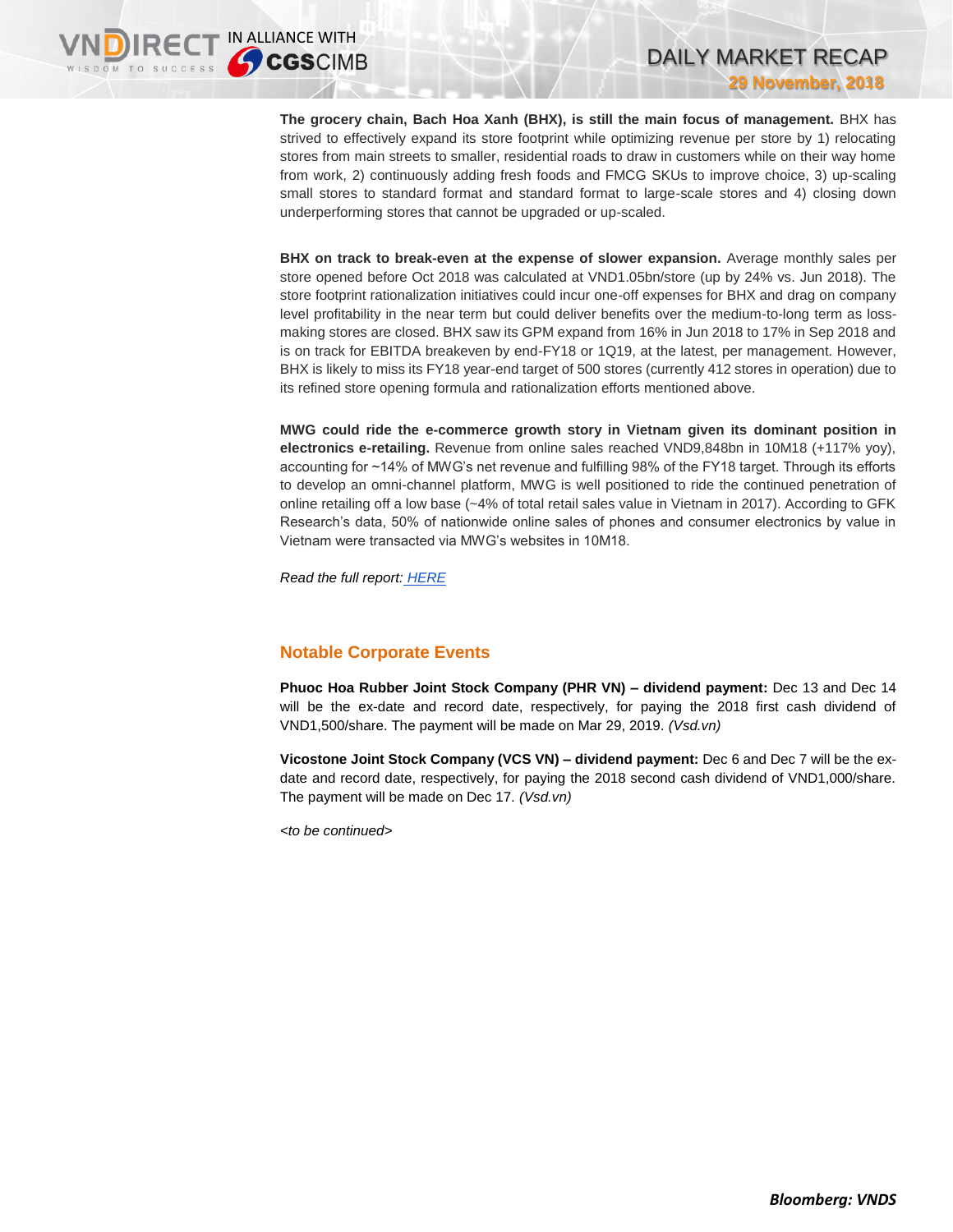## DAILY MARKET RECAP **29 November, 2018**

## **COVERAGE SUMMARY**

WISDOM TO SUCCESS

**VNDIRECT IN ALLIANCE WITH** 

| Ticker          | <b>Close</b><br>price | <b>Adjusted</b><br>target<br>price | <b>Upside</b> | Reco<br>$m-$<br>endati<br>on | Investment thesis summary/Update                                                                                                                                                                                                                                                                                                                                                                                                                                                                                                                                                                                                                  | Latest<br>report |
|-----------------|-----------------------|------------------------------------|---------------|------------------------------|---------------------------------------------------------------------------------------------------------------------------------------------------------------------------------------------------------------------------------------------------------------------------------------------------------------------------------------------------------------------------------------------------------------------------------------------------------------------------------------------------------------------------------------------------------------------------------------------------------------------------------------------------|------------------|
| PC <sub>1</sub> | 22,400                | 28,400                             | 26.8%         | <b>ADD</b>                   | Positive outlook for 2018 with surge in revenue thanks to: (1) New<br>contribution from My Dinh Plaza II and (2) commissioning of two new<br>hydropower plants in Q4, 2017. (3) Back log of VND2,040bn at end of 2017                                                                                                                                                                                                                                                                                                                                                                                                                             | Link             |
| <b>LPB</b>      | 9,400                 | 13,500                             | 43.6%         | ADD                          | 1. Unique distribution advantage with more than 1000 PTOs across country.<br>Will be able to maintain strong credit growth thanks to good capital buffer<br>(CAR ~13%) and strong liquidity (LDR ~80%).<br>2. FY18 YE P/B cheap relative to peers.                                                                                                                                                                                                                                                                                                                                                                                                | <b>Link</b>      |
| <b>NLG</b>      | 28,500                | 35,500                             | 24.6%         | ADD                          | 1. NLG is well aligned with the new property market orientation. NLG focuses<br>on durable-demand products (affordable and social apartments and landed<br>properties).<br>2. FY2017 net revenue is forecasted at VND3,454 billion (+36.3% yoy) and<br>NPATMI at VND544 billion (+58% yoy). For 2018, revaluation of Hoang Nam<br>project will secure strong EAT growth. However, the share price is<br>reasonable this year.<br>3. Upside for the stock will come in 2018 as major projects are going to be<br>executed.                                                                                                                         | <b>Link</b>      |
| <b>ACV</b>      | 79,000                | 105,000                            | 32.9%         | ADD                          | 1. Likely beneficiary of air passenger boom over the next decade<br>2. MOT's divestment of ACV stake to be a significant catalyst<br>3. Higher return on capital justifies higher valuation                                                                                                                                                                                                                                                                                                                                                                                                                                                       | Link             |
| <b>DPM</b>      | 21,150                | 23,100                             | 9.2%          | <b>HOLD</b>                  | 1. Core urea business could face near-term margin pressure due to the<br>expected increases in gas input prices, which will outweigh ASP recovery, in<br>our view.<br>2. NH3-NPK project is the earnings growth driver over the next few years,<br>contributing 1.4-2.6tr annually to revenue starting from 2018F. However high<br>interest expense and D&A burden could result in annual losses in 2019-20F.<br>3. Pending VAT policy change in Vietnam is expected to boost DPM's gross<br>margin by 2-3% pts from 2019F onwards.                                                                                                               | <b>Link</b>      |
| QNS             | 42,200                | 50,000                             | 18.5%         | <b>ADD</b>                   | 1. Soymilk unable to recover due to intense competition.<br>2. Sugar production expansion mitigated price fall.<br>1. Market leader in the CPC segment with 21% market share (vs. second                                                                                                                                                                                                                                                                                                                                                                                                                                                          | Link             |
| <b>LTG</b>      | 26,000                | 38,300                             | 47.3%         | <b>ADD</b>                   | largest player VFG with 8.3% market share). LTG could easily maintain the<br>market leadership in the segment thanks to (1) extensive distribution<br>network, and (2) established long-term relationships with suppliers.<br>2. Long-term strategy is to focus on the Agrifood segment with high potential<br>in export markets such as China, Philippines, Indonesia, etc.<br>3. LTG is trading far below its domestic peers.                                                                                                                                                                                                                   | Link             |
| VCB             | 55,000                | 73,800                             | 34.2%         | ADD                          | 1. VCB is a well-regarded state-owned commercial bank (SOCB) with an<br>extensive network, a critical role in Vietnam's national payment system and<br>leading card issuer.<br>2. Its strong deposit franchise and large client base would support a gradual<br>shift in loan mix to higher-yield segments such as personal lending, in our<br>view.<br>3. Its asset quality is best in class, with well-controlled NPLs and a high<br>provisioning buffer (NPL of 1.1%, loan loss reserve ratio, LLR, of 131% at<br>end-FY17).<br>4. We project an enviable net profit CAGR of 17.7% over FY18-20F, with<br>ROE improving to 20.1% by end-FY20F. | Link             |
| <b>MBB</b>      | 20,900                | 31,100                             | 48.8%         | <b>ADD</b>                   | 1. MBB is looking to push fee income through bancassurance and<br>internet/mobile banking.<br>2. High loan growth to be supported by sufficient capital and funding.<br>3. MBB still trades at a discount to peers.                                                                                                                                                                                                                                                                                                                                                                                                                               | <b>Link</b>      |
| <b>VPB</b>      | 20,800                | 32,500                             | 56.3%         | <b>ADD</b>                   | 1. VPB delivered ROA of 1.9% and ROE of 24.8% in FY16, the highest<br>returns-on-capital among local peers and impressive even in a regional<br>context.<br>2. FY16 NIM of 7.7% was driven by a shift in loan mix towards higher<br>yielding segments, such as consumer finance, retail, household and micro-<br>SME loans.<br>3. Strong topline growth in FY14-16, complemented by an improvement in<br>operational efficiency on continued investments into technology.<br>4. We expect strong earnings growth in FY17-20F with forecasted net profit<br>CAGR of 25.6% and sustained high average ROE of 22.7%.                                 | Link             |
| <b>TCM</b>      | 24,000                | 26,900                             | 12.1%         | <b>HOLD</b>                  | 1. High property value offsets the lack of foreign room.<br>2. Core segments to perform moderately well in 2018.<br>3. We expect that FY18 core-earnings to grow by a robust 45%.                                                                                                                                                                                                                                                                                                                                                                                                                                                                 | <b>Link</b>      |
| <b>HPG</b>      | 34,200                | 47,800                             | 39.8%         | ADD                          | 1. Expect higher construction steel consumption across Vietnam in 2018F<br>2. Ability to sustain and even consolidate its leading market position<br>3. Margin expansion from rising steel prices & soft raw material prices<br>4. HPG's long-steel capacity to double over the next 12 months                                                                                                                                                                                                                                                                                                                                                    | <b>Link</b>      |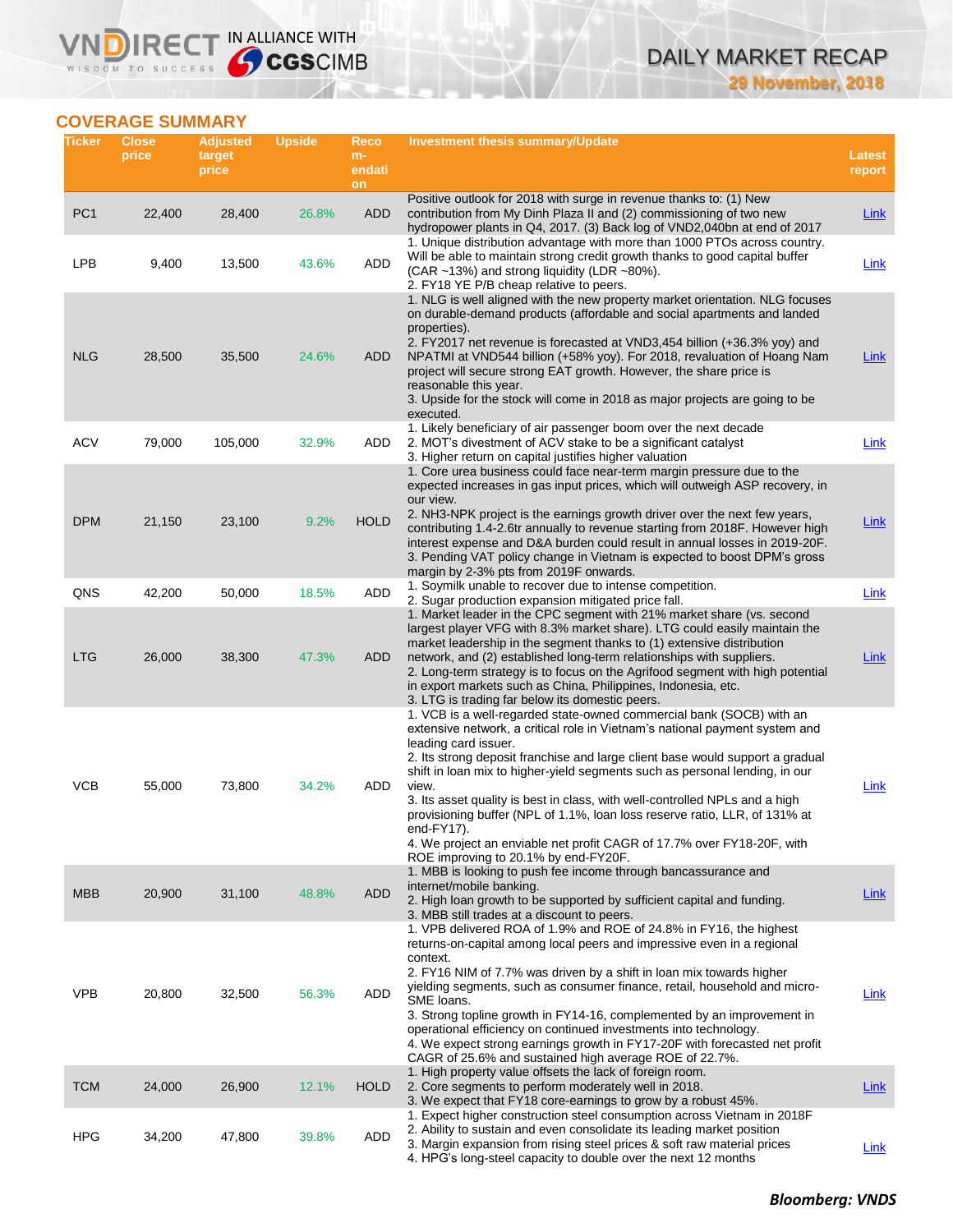# DAILY MARKET RECAP

**29 November, 2018**

| Ticker     | <b>Close</b><br>price | Adjusted<br>target<br>price | <b>Upside</b> | Reco<br>$m-$<br>endati | <b>Investment thesis summary/Update</b>                                                                                                                                                                                                                                                                                                                                                                                                                                                                                                                                         | <b>Latest</b><br>report |
|------------|-----------------------|-----------------------------|---------------|------------------------|---------------------------------------------------------------------------------------------------------------------------------------------------------------------------------------------------------------------------------------------------------------------------------------------------------------------------------------------------------------------------------------------------------------------------------------------------------------------------------------------------------------------------------------------------------------------------------|-------------------------|
|            |                       |                             |               | on                     |                                                                                                                                                                                                                                                                                                                                                                                                                                                                                                                                                                                 |                         |
| <b>PVT</b> | 16,000                | 21,000                      | 31.3%         | ADD                    | 1. PVT has a chartering profile skewed towards fixed rates, which offers<br>protection against the current low-rate environment, while providing potential<br>upside for recovery.<br>2. PVT has the largest tanker fleet and LPG fleet among Vietnam carriers,<br>and is able to ride on growing demand for fossil fuels and LPG from the civil<br>and industrial sectors.<br>3. The company plans to upsize and rejuvenate its fleet over the next few<br>years to respond to Vietnam's increasing refinery capacity and growing<br>demand for LPG.                           | <b>Link</b>             |
| STK        | 18,650                | 28,800                      | 54.4%         | ADD                    | 1. STK is currently the Vietnam's 2nd largest polyester yarn manufacturer,<br>accounting for 28% of the country's total polyester yarn exports.<br>2. Unmet domestic demand and growing demand from export markets,<br>driven by recent trade agreements.<br>3. However, fierce competition from Chinese yarn, as well as input price<br>volatility present downside risks.                                                                                                                                                                                                     | Link                    |
| IDI        | 10,900                | 23,800                      | 118.3%        | <b>ADD</b>             | 1. IDI has gradually risen to become one of the most promising Vietnamese<br>pangasius exporters. The firm has endured multiple downturns in the<br>industry, demonstrating its resilience and good management quality. The<br>share price, however, is volatile.<br>2. We expect that pangasius exports will grow strongly in 2018.<br>3. Fish feed segment and fishmeal/fish fat segment will see strong growth in<br>2018<br>4. IDI will continue to increase its capacity to support growth over the next 2-<br>3 years.<br>5. High dividend yield and attractive valuation | <b>Link</b>             |
| AAA        | 14,950                | 25,300                      | 69.2%         | ADD                    | 1. AAA is the largest plastic packaging manufacturer and exporter in South<br>East Asia, with current production capacity of 8,000 tonnes/month.<br>2. AAA will be able to capture market share globally in countries such as<br>Japan, as well as the U.S and EU in coming years.<br>3. AAA aims to expand its production and adopt effective cost controls.<br>4. Positive outlook for AAA in 2018.<br>5. AAA's valuation is attractive in light of its strong revenue growth and<br>improving profitability.                                                                 | Link                    |
| <b>PNJ</b> | 91,300                | 120,700                     | 32.2%         | ADD                    | 1. Extensive store network continued to serve as a major driver for PNJ's<br>growth.<br>2. Robust Same-Store Sales Growth (SSSG)<br>3. PNJ is diversifying its jewelry-focused product mix by introducing fashion<br>accessories such as mid-range branded watches since 2012.<br>3. Growing benefits from expanding store network and developing omni-<br>channel platform.                                                                                                                                                                                                    | Link                    |
| KDH        | 30,000                | 34,900                      | 16.3%         | ADD                    | 1. KDH owns 500ha land bank in the inner city area of HCMC following its<br>recent merger with Binh Chanh Construction & Investment (BCI, Unlisted).<br>2. Its strategy to develop mid-range condos and gated townhouse<br>communities makes for a diversified range of products and lowers market<br>risk.<br>3. We believe KDH's high quality housing developments have helped it to<br>establish its brand name among prospective buyers, driving strong sales<br>absorption.                                                                                                | Link                    |
| <b>VGI</b> | 16,100                | 17,400                      | 8.1%          | <b>HOLD</b>            | 1. VGI is the largest telco to be listed on Vietnam stock market and holds the<br>leading position in six out of nine countries under coverage.<br>2. VGI provides full telecom services including calls, texts, mobile data and<br>fiber optic internet broadband in nine countries across Africa, Latin America<br>and Southeast Asia.<br>3. Long term growth driver will be Mytel, VGI's new JV in Myanmar, given the<br>domestic backdrop of a relatively high smartphone adoption rate of 70% of<br>total mobile users                                                     | <b>Link</b>             |
| <b>DCM</b> | 10,300                | 9,700                       | $-5.8%$       | <b>HOLD</b>            | 1. Parent company PVN guarantees 12% ROE for the company's urea<br>operations in FY15-18F, protecting DCM from adverse market movements.<br>2. Changes to Vietnam's VAT policy in 2018-19F could help expand DCM's<br>gross margin by 3-4% from 2019F onwards, in our view.<br>3. Uncertainty around 2019F input gas price policy, however, is a major risk<br>that could counter positive effects of VAT policy change.                                                                                                                                                        | <b>Link</b>             |
| <b>VTP</b> | 122,600               | 113,000                     | $-7.8%$       | <b>HOLD</b>            | 1. VTP has the second largest market share, is the fastest growing and most<br>profitable delivery company for B2C commerce in Vietnam.<br>2. High growth company in a fast-evolving industry.<br>3. VTP's market share gains can be attributed to advanced technology and<br>strong infrastructure.<br>4. VTP's core sales are expected to grow at a CAGR of 48.6% to 2020.                                                                                                                                                                                                    | Link                    |

IRECT IN ALLIANCE WITH

VND

WISDOM TO SUCCESS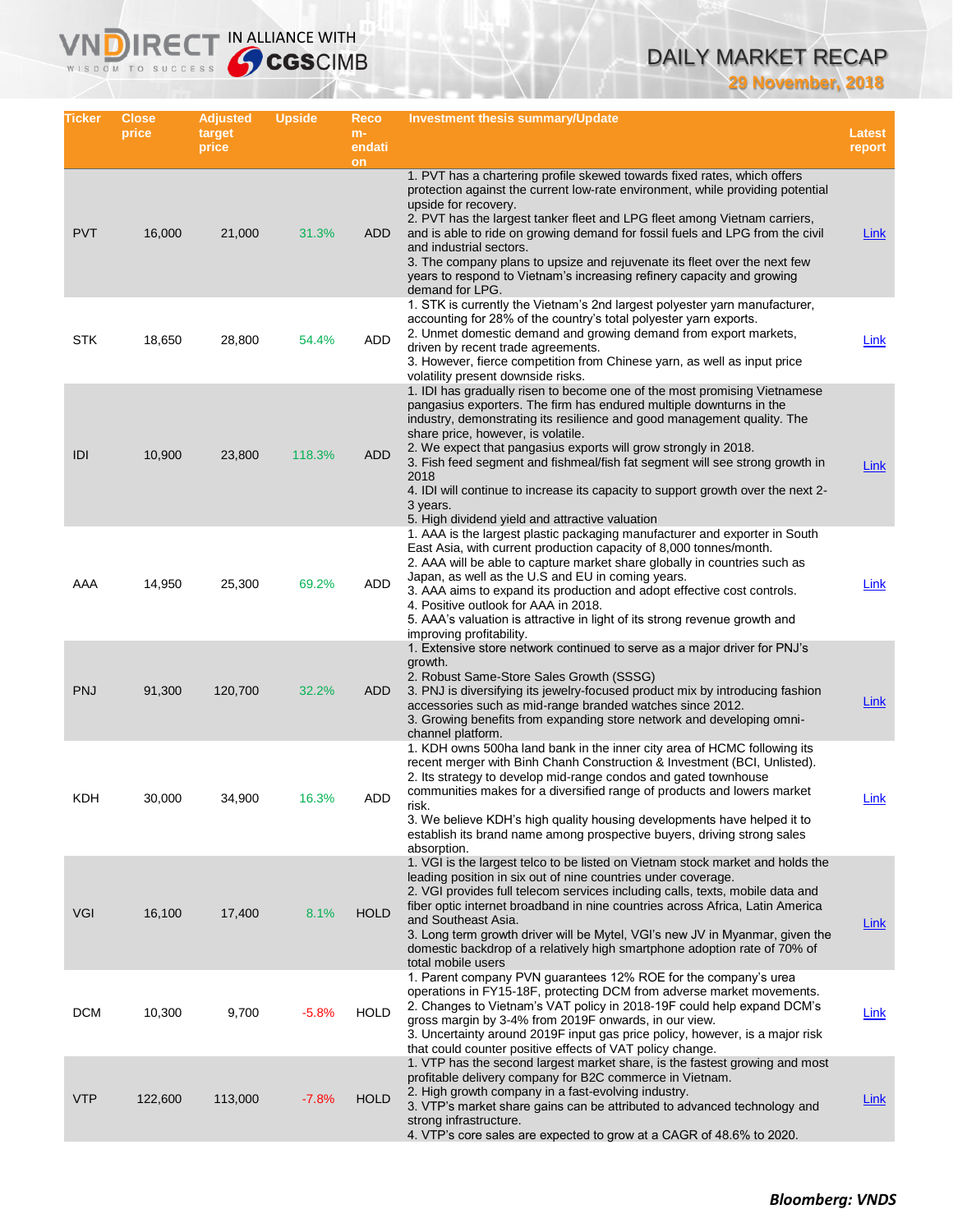

## DAILY MARKET RECAP **29 November, 2018**

| Ticker | <b>Close</b><br>price | <b>Adjusted</b><br>target<br>price | <b>Upside</b> | <b>Reco</b><br>$m-$<br>endati<br>on | Investment thesis summary/Update                                                                                                                                                                                  | Latest<br>report |
|--------|-----------------------|------------------------------------|---------------|-------------------------------------|-------------------------------------------------------------------------------------------------------------------------------------------------------------------------------------------------------------------|------------------|
|        |                       |                                    |               |                                     | 5. Healthy financial status with strong cash reserves and high ROE.<br>Company has a net cash position with cash and equivalents contributing<br>50% of total assets, supporting future capital investment needs. |                  |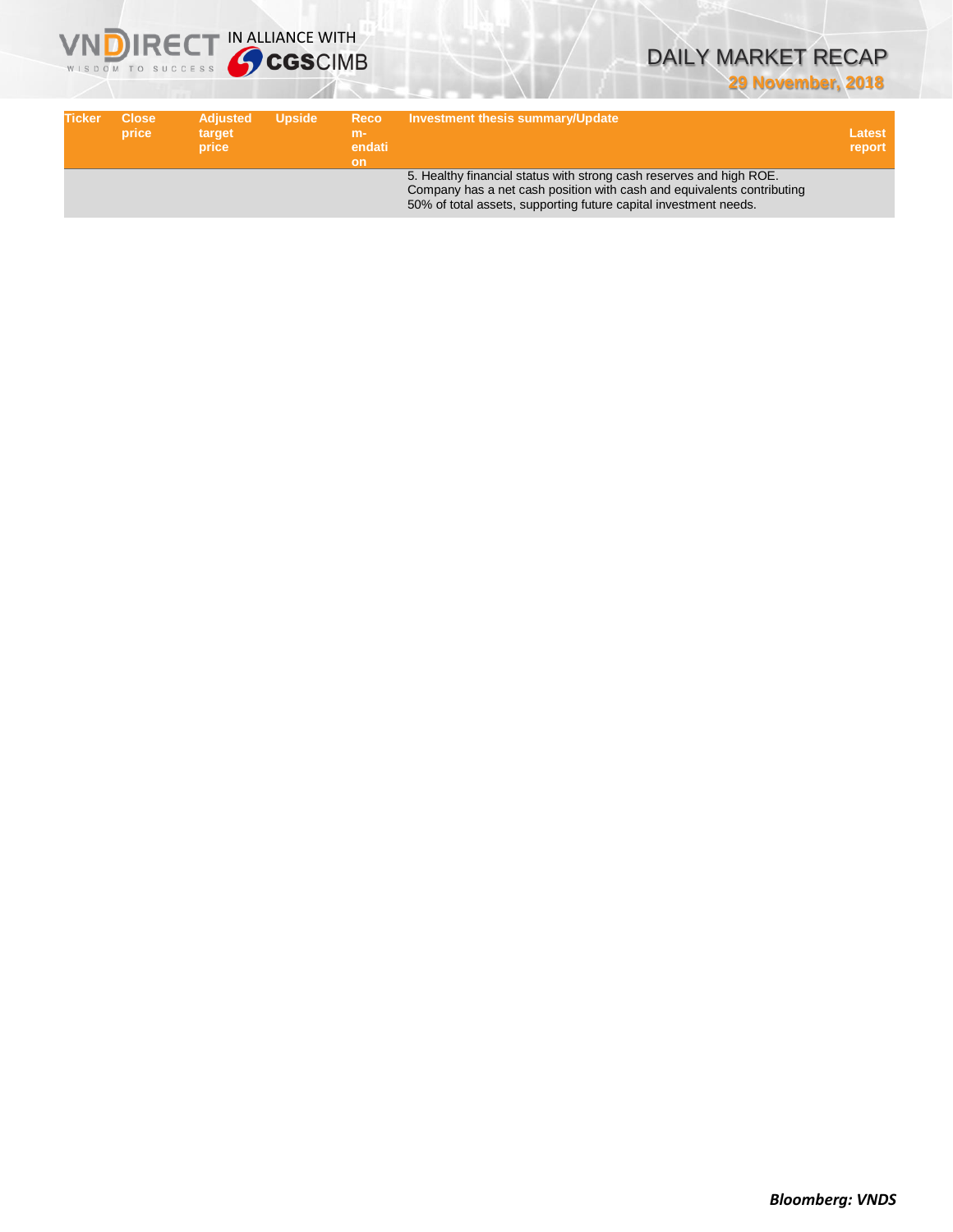## **MARKET MOVEMENTS**

WISDOM TO SUCCESS

הו

| <b>HOSE</b>        |              |       |      |        |              |
|--------------------|--------------|-------|------|--------|--------------|
| <b>Top gainers</b> |              |       |      |        | <b>VND</b>   |
| <b>Ticker</b>      | Last         | Chq   | %chq | Vol.   | <b>Index</b> |
|                    | <b>Price</b> |       |      |        | impact       |
| <b>THG</b>         | 28,300       | 1,850 | 6.99 | 26,150 | 0.008        |
| SC <sub>5</sub>    | 26,800       | 1,750 | 6.99 | 9,020  | 0.008        |
| <b>KAC</b>         | 8,930        | 580   | 6.95 | 10     | 0.004        |
| LAF                | 5,910        | 380   | 6.87 | 410    | 0.002        |
| <b>EMC</b>         | 12,450       | 800   | 6.87 | 250    | 0.003        |

IRECT IN ALLIANCE WITH

| <b>Top losers</b> |              |          |         |        | <b>VND</b> |
|-------------------|--------------|----------|---------|--------|------------|
| <b>Ticker</b>     | Last         | Cha      | %chq    | Vol.   | Index      |
|                   | <b>Price</b> |          |         |        | impact     |
| <b>NNC</b>        | 48,900       | $-500$   | $-8.43$ | 51,520 | $-0.031$   |
| <b>PDN</b>        | 64.200       | $-4,800$ | $-6.96$ | 20     | $-0.019$   |
| <b>DTA</b>        | 6,710        | $-500$   | $-6.93$ | 10     | $-0.003$   |
| <b>OPC</b>        | 43,750       | $-3,250$ | $-6.91$ | 1,020  | $-0.027$   |
| <b>RIC</b>        | 6,470        | -480     | $-6.91$ | 150    | $-0.004$   |

| <b>VND</b><br><b>Top index movers</b> |              |       |      |         |              |  |  |  |  |
|---------------------------------------|--------------|-------|------|---------|--------------|--|--|--|--|
| <b>Ticker</b>                         | Last         | Cha   | %chq | Vol.    | <b>Index</b> |  |  |  |  |
|                                       | <b>Price</b> |       |      |         | impact       |  |  |  |  |
| <b>VJC</b>                            | 132,500      | 3,000 | 2.32 | 1.15MLN | 0.508        |  |  |  |  |
| <b>VHM</b>                            | 78,700       | 400   | 0.51 | 473,940 | 0.419        |  |  |  |  |
| <b>LGC</b>                            | 33,000       | 2,000 | 6.45 | 10      | 0.120        |  |  |  |  |
| <b>VRE</b>                            | 31,200       | 200   | 0.65 | 1.95MLN | 0.119        |  |  |  |  |
| <b>CTG</b>                            | 22,850       | 100   | 0.44 | 4.18MLN | 0.116        |  |  |  |  |

| <b>Top index laggers</b> |              |          |         |         |              |  |  |  |  |
|--------------------------|--------------|----------|---------|---------|--------------|--|--|--|--|
| <b>Ticker</b>            | Last         | Cha      | %chq    | Vol.    | <b>Index</b> |  |  |  |  |
|                          | <b>Price</b> |          |         |         | impact       |  |  |  |  |
| <b>VNM</b>               | 126,300      | $-1,700$ | $-1.33$ | 970,820 | $-0.925$     |  |  |  |  |
| <b>GAS</b>               | 90,100       | $-1,400$ | $-1.53$ | 908.960 | $-0.837$     |  |  |  |  |
| <b>HPG</b>               | 34.200       | $-1,000$ | $-2.84$ | 4.06MLN | $-0.663$     |  |  |  |  |
| <b>BVH</b>               | 95,000       | $-2,300$ | $-2.36$ | 58,130  | $-0.504$     |  |  |  |  |
| <b>PLX</b>               | 57,400       | -900     | $-1.54$ | 318,590 | $-0.364$     |  |  |  |  |

| <b>Top liquidity</b> |              |        |         |         | <b>VND</b>   |
|----------------------|--------------|--------|---------|---------|--------------|
| <b>Ticker</b>        | Last         | Cha    | %chq    | Val.    | <b>Index</b> |
|                      | <b>Price</b> |        |         | (VNDbn) | impact       |
| <b>OGC</b>           | 3.640        | -40    | $-1.09$ | 8.43MLN | $-0.004$     |
| <b>HSG</b>           | 6,640        | $-360$ | $-5.14$ | 4.84MLN | $-0.043$     |
| <b>FLC</b>           | 5,230        | -30    | -0.57   | 4.41MLN | $-0.007$     |
| <b>MBB</b>           | 20,900       | 50     | 0.24    | 4.28MLN | 0.034        |
| <b>CTG</b>           | 22,850       | 100    | 0.44    | 4.18MLN | 0.116        |

| <b>HOSE</b>        |              |       |      |        |              |                    |              | <b>HNX</b> |            |        |              |
|--------------------|--------------|-------|------|--------|--------------|--------------------|--------------|------------|------------|--------|--------------|
| <b>Top gainers</b> |              |       |      |        | <b>VND</b>   | <b>Top gainers</b> |              |            | <b>VND</b> |        |              |
| Ticker             | Last         | Chg   | %chg | Vol.   | <b>Index</b> | Ticker             | Last         | Chg        | %chq       | Vol.   | <b>Index</b> |
|                    | <b>Price</b> |       |      |        | impact       |                    | <b>Price</b> |            |            |        | impact       |
| THG                | 28,300       | 1,850 | 6.99 | 26,150 | 0.008        | <b>NHP</b>         | 900          | 100        | 12.50      | 19,000 | 0.000        |
| SC <sub>5</sub>    | 26,800       | 1,750 | 6.99 | 9,020  | 0.008        | QHD                | 14,300       | 1,300      | 10.00      | 1,000  | 0.000        |
| KAC                | 8,930        | 580   | 6.95 | 10     | 0.004        | <b>PSD</b>         | 15.700       | 1,400      | 9.79       | 100    | 0.000        |
| <b>LAF</b>         | 5,910        | 380   | 6.87 | 410    | 0.002        | ECI                | 17,000       | 1,500      | 9.68       | 100    | 0.000        |
| <b>EMC</b>         | 12,450       | 800   | 6.87 | 250    | 0.003        | <b>KDM</b>         | 4,600        | 400        | 9.52       | 35,900 | 0.000        |
|                    |              |       |      |        |              |                    |              |            |            |        |              |

| <b>Top losers</b> |                      |          |         |        | <b>VND</b>             | Top losers |                      |          |          |        |                        |  |
|-------------------|----------------------|----------|---------|--------|------------------------|------------|----------------------|----------|----------|--------|------------------------|--|
| <b>Ticker</b>     | Last<br><b>Price</b> | Chg      | %chq    | Vol.   | <b>Index</b><br>impact | Ticker     | Last<br><b>Price</b> | Chg      | %chq     | Vol.   | <b>Index</b><br>impact |  |
| <b>NNC</b>        | 48.900               | $-500$   | $-8.43$ | 51,520 | $-0.031$               | <b>DPS</b> | 600                  | $-100$   | $-14.29$ | 97,800 | 0.000                  |  |
| <b>PDN</b>        | 64.200               | $-4,800$ | $-6.96$ | 20     | $-0.019$               | <b>SPI</b> | 800                  | $-100$   | $-11.11$ | 41,900 | 0.000                  |  |
| <b>DTA</b>        | 6.710                | $-500$   | $-6.93$ | 10     | $-0.003$               | <b>ARM</b> | 58,500               | $-6.500$ | $-10.00$ | 2,000  | 0.000                  |  |
| <b>OPC</b>        | 43,750               | $-3,250$ | $-6.91$ | 1,020  | $-0.027$               | <b>CTB</b> | 30,800               | $-3,400$ | $-9.94$  | 300    | 0.000                  |  |
| <b>RIC</b>        | 6,470                | $-480$   | $-6.91$ | 150    | $-0.004$               | <b>SDG</b> | 21,800               | $-2,400$ | $-9.92$  | 500    | 0.000                  |  |

|            | <b>Top index movers</b> |       |      |               | <b>VND</b>      | <b>Top index movers</b> |                      |       |      |         |                        |
|------------|-------------------------|-------|------|---------------|-----------------|-------------------------|----------------------|-------|------|---------|------------------------|
| Ticker     | Last<br><b>Price</b>    | Chg   | %chq | Vol.          | Index<br>impact | Ticker                  | Last<br><b>Price</b> | Chg   | %chq | Vol.    | <b>Index</b><br>impact |
| VJC.       | 132.500                 | 3.000 | 2.32 | 1.15MLN       | 0.508           | <b>ACB</b>              | 29,500               | 100   | 0.34 | 3.54MLN | 0.125                  |
| <b>VHM</b> | 78,700                  | 400   | 0.51 | 473.940       | 0.419           | <b>NTP</b>              | 43,000               | 2,000 | 4.88 | 3,200   | 0.055                  |
| LGC        | 33,000                  | 2,000 | 6.45 | 10            | 0.120           | DGC                     | 51,100               | 1.000 | 2.00 | 355.700 | 0.044                  |
| <b>VRE</b> | 31,200                  | 200   | 0.65 | <b>.95MLN</b> | 0.119           | <b>DNP</b>              | 14,000               | 900   | 6.87 | 3.400   | 0.041                  |
| CTG        | 22,850                  | 100   | 0.44 | 4.18MLN       | 0.116           | PVI                     | 32,500               | 800   | 2.52 | 63,900  | 0.029                  |

| <b>Top index laggers</b> |                      |          |         |         | <b>VND</b>      | Top index laggers |                      |          |         |                |                        |
|--------------------------|----------------------|----------|---------|---------|-----------------|-------------------|----------------------|----------|---------|----------------|------------------------|
| Ticker                   | Last<br><b>Price</b> | Chg      | %chq    | Vol.    | Index<br>impact | Ticker            | Last<br><b>Price</b> | Chg      | %chq    | Vol.           | <b>Index</b><br>impact |
| <b>VNM</b>               | 126.300              | $-1.700$ | $-1.33$ | 970.820 | $-0.925$        | <b>SHB</b>        | 7.300                | $-100$   | $-1.35$ | 2.69MLN        | $-0.105$               |
| <b>GAS</b>               | 90.100               | $-1.400$ | $-1.53$ | 908.960 | $-0.837$        | <b>PVS</b>        | 18,800               | $-400$   | $-2.08$ | 3.59MLN        | $-0.098$               |
| HPG                      | 34.200               | $-1.000$ | $-2.84$ | 4.06MLN | $-0.663$        | <b>CTB</b>        | 30,800               | $-3.400$ | $-9.94$ | 300            | $-0.021$               |
| <b>BVH</b>               | 95,000               | $-2.300$ | $-2.36$ | 58.130  | $-0.504$        | <b>VGC</b>        | 16.200               | $-100$   | $-0.61$ | <b>1.24MLN</b> | $-0.021$               |
| <b>PLX</b>               | 57,400               | $-900$   | $-1.54$ | 318.590 | $-0.364$        | HUT               | 4,100                | $-100$   | $-2.38$ | 859,000        | $-0.021$               |

| <b>Top liquidity</b> |                      |        |         |                 | <b>VND</b>             | <b>Top liquidity</b> |                      |        |         |                 |                        |
|----------------------|----------------------|--------|---------|-----------------|------------------------|----------------------|----------------------|--------|---------|-----------------|------------------------|
| Ticker               | Last<br><b>Price</b> | Cha    | $%$ chq | Val.<br>(VNDbn) | <b>Index</b><br>impact | Ticker               | Last<br><b>Price</b> | Chg    | %chq    | Val.<br>(VNDbn) | <b>Index</b><br>impact |
| OGC                  | 3,640                | -40    | $-1.09$ | 8.43MLN         | $-0.004$               | <b>PVS</b>           | 18.800               | $-400$ | $-2.08$ | 3.59MLN         | $-0.098$               |
| <b>HSG</b>           | 6,640                | $-360$ | $-5.14$ | 4.84MLN         | $-0.043$               | <b>ACB</b>           | 29,500               | 100    | 0.34    | 3.54MLN         | 0.125                  |
| <b>FLC</b>           | 5,230                | -30    | $-0.57$ | 4.41MLN         | $-0.007$               | <b>SHB</b>           | 7.300                | $-100$ | $-1.35$ | 2.69MLN         | $-0.105$               |
| <b>MBB</b>           | 20.900               | 50     | 0.24    | 4.28MLN         | 0.034                  | <b>ART</b>           | 4,200                | 100    | 2.44    | 1.65MLN         | 0.010                  |
| CTG                  | 22,850               | 100    | 0.44    | 4.18MLN         | 0.116                  | VCG                  | 18,800               | 200    | .08     | 1.48MLN         | 0.014                  |
|                      |                      |        |         |                 |                        |                      |                      |        |         |                 |                        |

*29 Nov Source: Bloomberg*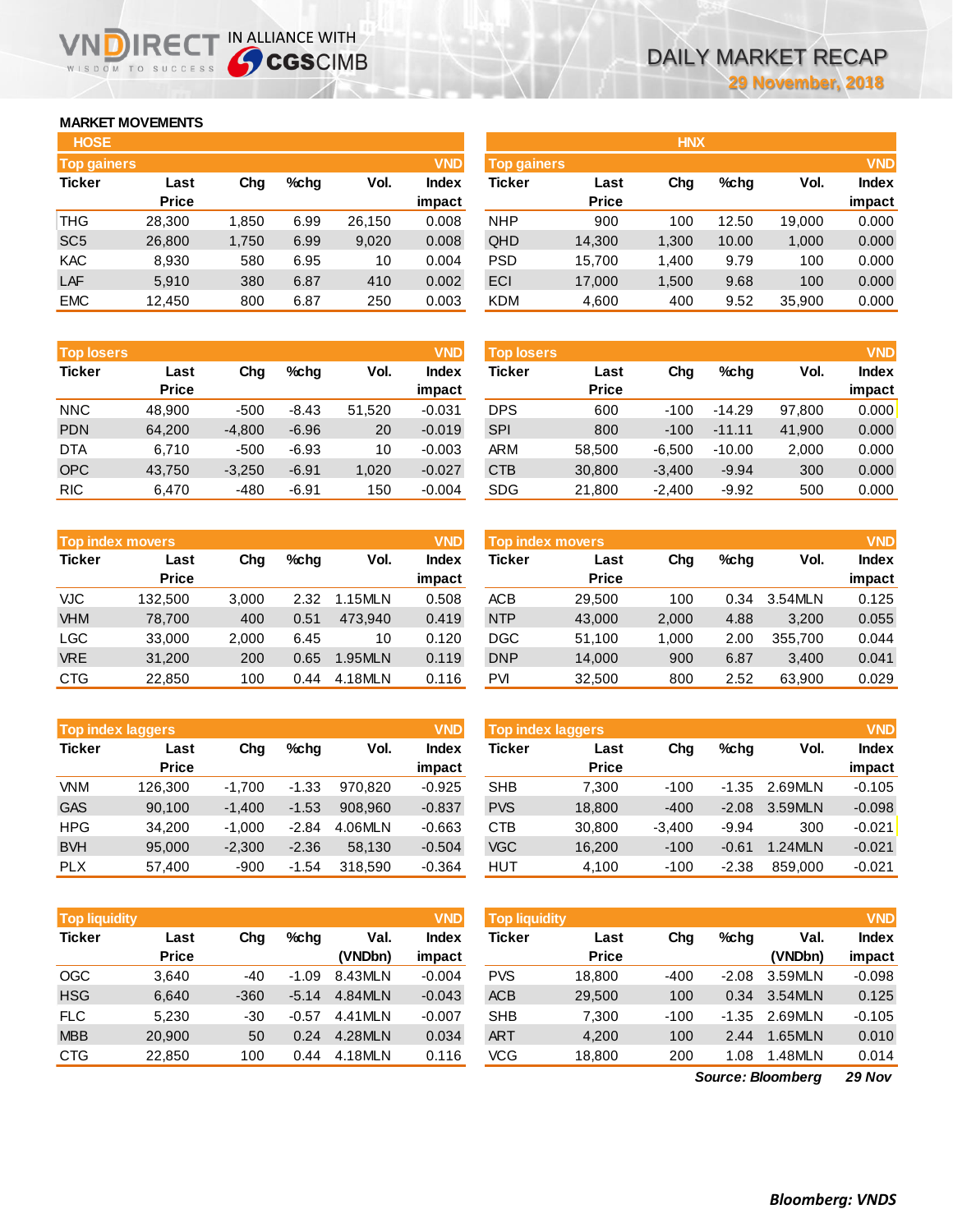## **FOREIGN ACTIVITIES**

WISDOM TO SUCCESS

**IRECT IN ALLIANCE WITH** 

| Volume (Mn'shs)       | <b>HOSE</b> | <b>HNX</b> | <b>Value (VND'bn)</b> | <b>HOSE</b> | <b>HNX</b> |
|-----------------------|-------------|------------|-----------------------|-------------|------------|
| <b>BUY</b>            | 9.1         | 0.4        | <b>BUY</b>            | 473.6       | 5.5        |
| % of market           | 7.0%        | 1.3%       | % of market           | 16.9%       | 1.4%       |
| <b>SELL</b>           | 8.2         | 0.9        | <b>SELL</b>           | 378.5       | 15.8       |
| % of market           | 6.3%        | 3.3%       | % of market           | 13.5%       | 4.0%       |
| <b>NET BUY (SELL)</b> | 0.89        | (0.5)      | <b>NET BUY (SELL)</b> | 95.0        | (10.4)     |

*Source: HSX, HNX*



## **Foreign net buy/sell (30 days) in VND'bn**

### **2018 ACCUMULATION**

| <b>Volume (MIn'shs)</b> | <b>HOSE</b> | <b>HNX</b> | <b>Value (VND'bn)</b> | <b>HOSE</b> | <b>HNX</b>                    |
|-------------------------|-------------|------------|-----------------------|-------------|-------------------------------|
| <b>BUY</b>              | 4,333.9     | 402.7      | <b>BUY</b>            | 248,758.9   | 7,372.8                       |
| % of market             | 9.6%        | 3.3%       | % of market           | 19.9%       | 4.4%                          |
| <b>SELL</b>             | 3,990.6     | 461.0      | <b>SELL</b>           | 207,911.4   | 8,393.4                       |
| % of market             | 8.8%        | 3.8%       | % of market           | 16.6%       | 5.0%                          |
| <b>NET BUY (SELL)</b>   | 343.4       | (58.3)     | <b>NET BUY (SELL)</b> | 40,847      | (1,020.6)<br>Source: HSX, HNX |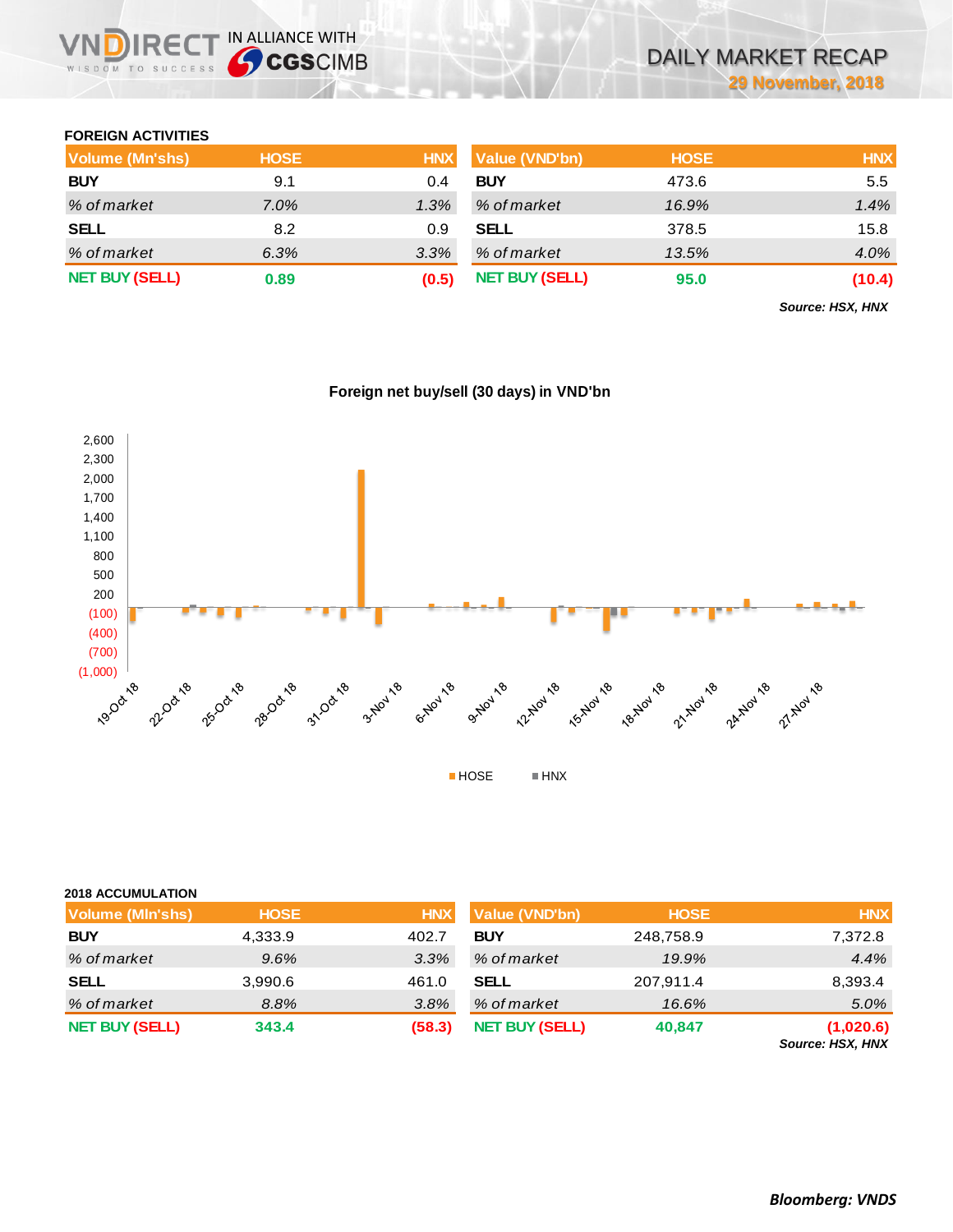**Index impact**

## **FOREIGN ACTIVITIES**

WISDOM TO SUCCESS

ND)

|               |                               | <b>HOSE</b> |         |       |                        | <b>HNX</b>                    |                      |               |         |       |                 |
|---------------|-------------------------------|-------------|---------|-------|------------------------|-------------------------------|----------------------|---------------|---------|-------|-----------------|
|               | Top buy by foreigners (value) |             |         |       | <b>VND'bn</b>          | Top buy by foreigners (value) |                      | <b>VND'bn</b> |         |       |                 |
| <b>Ticker</b> | Last<br><b>Price</b>          | Chg         | %chg    | Value | <b>Index</b><br>impact | Ticker                        | Last<br><b>Price</b> | Cha           | $%$ chg | Value | Index<br>impact |
| <b>VNM</b>    | 126.300                       | $-1,700$    | $-1.33$ | 139.1 | $-0.925$               | VGC                           | 16.200               | $-100$        | $-0.61$ | 1.8   | 0.000           |
| <b>VHM</b>    | 78,700                        | 400         | 0.51    | 40.3  | 0.419                  | <b>BVS</b>                    | 12,500               | $-200$        | $-1.57$ | 1.1   | 0.000           |
| <b>VCB</b>    | 55,000                        | $-100$      | $-0.18$ | 36.5  | $-0.112$               | TNG                           | 18,000               | 200           | 1.12    | 0.5   | 0.000           |
| <b>VJC</b>    | 132,500                       | 3,000       | 2.32    | 27.6  | 0.508                  | <b>PMC</b>                    | 60,900               | 3,000         | 5.18    | 0.3   | 0.000           |
| <b>VIC</b>    | 102,000                       | 0           | 0.00    | 25.8  | 0.000                  | <b>DXP</b>                    | 11,900               | 400           | 3.48    | 0.2   | 0.000           |

**IRECT IN ALLIANCE WITH** 

| <b>HNX</b>    |                               |        |         |       |                        |  |  |  |  |  |  |  |
|---------------|-------------------------------|--------|---------|-------|------------------------|--|--|--|--|--|--|--|
|               | Top buy by foreigners (value) |        |         |       | <b>VND'bn</b>          |  |  |  |  |  |  |  |
| <b>Ticker</b> | Last<br><b>Price</b>          | Cha    | %chq    | Value | <b>Index</b><br>impact |  |  |  |  |  |  |  |
| VGC           | 16,200                        | -100   | $-0.61$ | 1.8   | 0.000                  |  |  |  |  |  |  |  |
| <b>BVS</b>    | 12,500                        | $-200$ | $-1.57$ | 1.1   | 0.000                  |  |  |  |  |  |  |  |
| TNG           | 18,000                        | 200    | 1.12    | 0.5   | 0.000                  |  |  |  |  |  |  |  |
| <b>PMC</b>    | 60,900                        | 3,000  | 5.18    | 0.3   | 0.000                  |  |  |  |  |  |  |  |
| DXP           | 11,900                        | 400    | 3.48    | 0.2   | 0.000                  |  |  |  |  |  |  |  |

|            | Top sell by foreigners (value) |              |         |       | <b>VND'bn</b>   | Top sell by foreigners (value) |                      | <b>VND'bn</b> |         |       |                 |
|------------|--------------------------------|--------------|---------|-------|-----------------|--------------------------------|----------------------|---------------|---------|-------|-----------------|
| Ticker     | Last<br><b>Price</b>           | Chg          | %chg    | Value | Index<br>impact | <b>Ticker</b>                  | Last<br><b>Price</b> | Chg           | %chg    | Value | Index<br>impact |
| VNM        | 126.300                        | $-1.700$     | $-1.33$ | 48.5  | $-0.925$        | <b>PVS</b>                     | 18.800               | $-400$        | $-2.08$ | 12.2  | 0.000           |
| <b>HPG</b> | 34.200                         | $-1,000$     | $-2.84$ | 48.4  | $-0.663$        | <b>VGC</b>                     | 16,200               | $-100$        | $-0.61$ | 1.6   | 0.000           |
| <b>GAS</b> | 90.100                         | $-1.400$     | $-1.53$ | 37.6  | $-0.837$        | <b>BVS</b>                     | 12.500               | $-200$        | $-1.57$ | 1.1   | 0.000           |
| <b>VIC</b> | 102,000                        | $\mathbf{0}$ | 0.00    | 27.6  | 0.000           | <b>AMV</b>                     | 37,000               | 0             | 0.00    | 0.4   | 0.000           |
| <b>SAB</b> | 250,000                        | 0            | 0.00    | 26.9  | 0.000           | CEO                            | 13,400               | $-100$        | $-0.74$ | 0.1   | 0.000           |

|               | Top net buy by foreigners (value) |          |         |       | <b>VND'bn</b>   | Top net buy by foreigners (value) |                      |        |         |       | <b>VND'bn</b>          |
|---------------|-----------------------------------|----------|---------|-------|-----------------|-----------------------------------|----------------------|--------|---------|-------|------------------------|
| <b>Ticker</b> | Last<br><b>Price</b>              | Chg      | $%$ chq | Value | Index<br>impact | Ticker                            | Last<br><b>Price</b> | Chg    | %chg    | Value | <b>Index</b><br>impact |
| <b>VNM</b>    | 126.300                           | $-1,700$ | $-1.33$ | 90.5  | $-0.925$        | <b>TNG</b>                        | 18.000               | 200    | 1.12    | 0.5   | 0.000                  |
| <b>VCB</b>    | 55,000                            | $-100$   | $-0.18$ | 36.1  | $-0.112$        | <b>VGC</b>                        | 16,200               | $-100$ | $-0.61$ | 0.2   | 0.000                  |
| SSI           | 28,300                            | 100      | 0.35    | 20.0  | 0.016           | <b>DXP</b>                        | 11.900               | 400    | 3.48    | 0.2   | 0.000                  |
| <b>VHM</b>    | 78.700                            | 400      | 0.51    | 13.7  | 0.419           | <b>PMC</b>                        | 60,900               | 3,000  | 5.18    | 0.2   | 0.000                  |
| <b>SBT</b>    | 21,500                            | $-450$   | $-2.05$ | 12.3  | $-0.078$        | <b>CDN</b>                        | 17.000               | 600    | 3.66    | 0.2   | 0.000                  |

|               | Top net sell by foreigners (value) |          |         |         | <b>VND'bn</b>   | Top net sell by foreigners (value)<br><b>VND'bn</b> |                      |        |         |          |                        |
|---------------|------------------------------------|----------|---------|---------|-----------------|-----------------------------------------------------|----------------------|--------|---------|----------|------------------------|
| <b>Ticker</b> | Last<br><b>Price</b>               | Chg      | $%$ chq | Value   | Index<br>impact | <b>Ticker</b>                                       | Last<br><b>Price</b> | Chg    | %chg    | Value    | <b>Index</b><br>impact |
| <b>GAS</b>    | 90.100                             | $-1.400$ | $-1.53$ | $-35.8$ | $-0.837$        | <b>PVS</b>                                          | 18.800               | $-400$ | $-2.08$ | $-12.16$ | 0.000                  |
| <b>HPG</b>    | 34,200                             | $-1,000$ | $-2.84$ | $-31.8$ | $-0.663$        | <b>AMV</b>                                          | 37,000               | 0      | 0.00    | $-0.37$  | 0.000                  |
| <b>SAB</b>    | 250,000                            | 0        | 0.00    | $-16.6$ | 0.000           | CEO                                                 | 13.400               | $-100$ | $-0.74$ | $-0.10$  | 0.000                  |
| <b>VRE</b>    | 31,200                             | 200      | 0.65    | $-7.3$  | 0.119           | <b>DBC</b>                                          | 26,600               | $-100$ | $-0.37$ | $-0.07$  | 0.000                  |
| <b>HSG</b>    | 6,640                              | $-360$   | $-5.14$ | $-5.6$  | $-0.043$        | <b>PLC</b>                                          | 16,800               | $-200$ | $-1.18$ | $-0.03$  | 0.000                  |

*Source: Bloomberg, HOSE, HNX*

*29-Nov-18*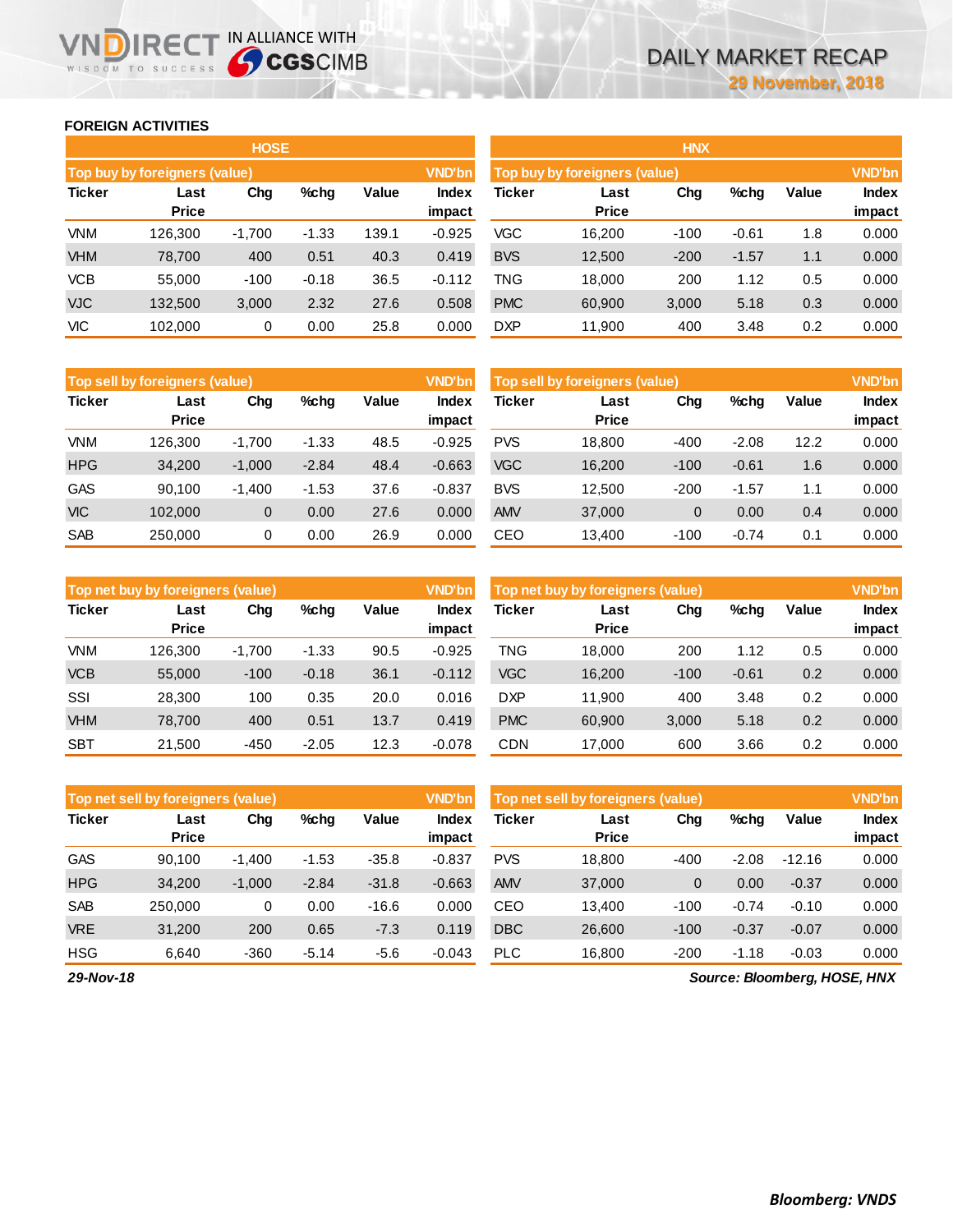# **TOP 60 MARKET CAP STOCKS SNAPSHOT ON HOSE**

NDIRECT IN ALLIANCE WITH

VI

**29 November, 2018**

|                        |                            |                                           |                        |                   |                |                                                   |               |              | <b>29 November, 2018</b>                      |                                  |                     |                    |                    |
|------------------------|----------------------------|-------------------------------------------|------------------------|-------------------|----------------|---------------------------------------------------|---------------|--------------|-----------------------------------------------|----------------------------------|---------------------|--------------------|--------------------|
|                        |                            | TOP 60 MARKET CAP STOCKS SNAPSHOT ON HOSE |                        |                   |                |                                                   |               |              |                                               |                                  |                     |                    |                    |
| No. Ticker             | <b>Price</b><br><b>VND</b> | 1M                                        | Price change (%)<br>3M | 6M                | <b>US\$mln</b> | Mkt. Cap Outs. Vol. Float ratio<br><b>MIn'shs</b> | $\%$          |              | Avail. Fil Ave. daily vol.<br>% (30 days-shs) | P/E<br>$\boldsymbol{\mathsf{x}}$ | P/B<br>$\pmb{\chi}$ | <b>ROE</b><br>$\%$ | <b>ROA</b><br>$\%$ |
| 1 VIC VM               | 102,000                    | 4.9                                       | $-1.0$                 | 12.2              | 13,955         | 3,192                                             | 57.6          | 32.7         | 800,527                                       | 74.6                             | 5.9                 | 10.3               | 1.7                |
| 2 VHM VM               | 78,700                     | 27.3                                      | $-9.2$                 | $-15.2$           | 11,300         | 3,350                                             | 30.3          | 33.5         | 456,282                                       | 41.9                             | 2.8                 | <b>N/A</b>         | <b>N/A</b>         |
| 3 VNM VM               | 126,300                    | 5.3                                       | $-3.8$                 | $-10.1$           | 9,428          | 1,741                                             | 46.2          | 41.0         | 935,613                                       | 25.3                             | 8.6                 | 35.2               | 29.5               |
| 4 VCB VM               | 55,000                     | 4.0                                       | $-12.8$                | 10.0              | 8,482          | 3,598                                             | 22.9          | 9.3          | 1,132,468                                     | 16.4                             | 3.2                 | 20.9               | 1.3                |
| 5 GAS VM               | 90,100                     | $-7.1$                                    | $-10.7$                | $-6.1$            | 7,392          | 1,914                                             | 4.2           | 45.5         | 510,583                                       | 13.9                             | 4.1                 | 30.6               | 20.8               |
| 6 SAB VM               | 250,000                    | 12.6                                      | 10.6                   | 9.2               | 6,872          | 641                                               | 10.4          | 39.2         | 40,419                                        | 36.2                             | 9.6                 | 28.5               | 20.3               |
| 7 BID VM               | 31,250                     | 8.1                                       | $-7.1$                 | 13.2              | 4,579          | 3,419                                             | 4.4           | 27.2         | 2,127,492                                     | 13.0                             | 2.1                 | 17.4               | 0.7                |
| 8 MSN VM               | 81,000                     | 5.9                                       | $-11.0$                | 1.3               | 4,039          | 1,163                                             | 29.9          | 8.7          | 712,277                                       | 15.0                             | 4.8                 | 30.9               | 8.7                |
| 9 TCB VM               | 26,050                     | 1.4                                       | $-0.4$                 | <b>N/A</b>        | 3,904          | 3,497                                             | 81.8          | 0.0          | 1,259,389                                     | 9.2                              | 1.8                 | 25.4               | 3.2                |
| 10 CTG VM              | 22,850                     | 3.4                                       | $-15.4$                | $-12.3$           | 3,647          | 3,723                                             | 15.8          | 0.0          | 3,381,758                                     | 11.1                             | 1.2                 | 11.7               | 0.7                |
| 11 VREVM<br>12 HPG VM  | 31,200<br>34,200           | 8.6<br>$-12.0$                            | $-3.5$<br>$-13.6$      | $-11.1$<br>$-7.9$ | 3,115<br>3,114 | 2,329<br>2,124                                    | 100.0<br>55.8 | 17.5<br>9.5  | 1,334,033<br>4,060,506                        | 48.3<br>7.9                      | 2.8<br>1.9          | 5.7<br>26.7        | 5.6<br>15.5        |
| 13 VJC VM              | 132,500                    | 6.2                                       | $-14.7$                | 4.6               | 3,076          | 542                                               | 53.2          | 6.2          | 603,923                                       | 14.0                             | 6.8                 | 67.1               | 19.7               |
| 14 BVHVM               | 95,000                     | 0.3                                       | 4.3                    | 13.9              | 2,854          | 701                                               | 31.2          | 24.2         | 93,853                                        | 55.0                             | 4.6                 | 8.4                | 1.3                |
| 15 PLX VM              | 57,400                     | 0.7                                       | $-14.7$                | $-4.2$            | 2,851          | 1,159                                             | 6.3           | 9.0          | 494,073                                       | 17.5                             | 3.4                 | 19.5               | 6.2                |
| 16 NVL VM              | 69,200                     | $-2.8$                                    | 6.6                    | 30.3              | 2,692          | 907                                               | 31.1          | 41.7         | 344,942                                       | 29.2                             | 3.6                 | 14.2               | 3.8                |
| 17 VPB VM              | 20,800                     | 2.0                                       | $-17.6$                | $-18.9$           | 2,190          | 2,457                                             | 74.0          | 0.0          | 3,533,228                                     | 7.4                              | 1.7                 | 26.9               | 2.5                |
| 18 MBB VM              | 20,900                     | $-1.6$                                    | $-12.0$                | $-11.5$           | 1,936          | 2,160                                             | 61.1          | 0.0          | 3,912,339                                     | 8.8                              | 1.4                 | 17.4               | 1.6                |
| 19 MWG VM              | 85,000                     | 8.2                                       | $-7.3$                 | 7.9               | 1,568          | 430                                               | 85.2          | 0.0          | 557,403                                       | 13.1                             | 4.5                 | 41.2               | 13.1               |
| 20 HDB VM              | 30,250                     | $-11.3$                                   | $-18.7$                | $-13.7$           | 1,272          | 981                                               | 72.7          | 2.8          | 1,935,932                                     | 15.4                             | 2.1                 | 14.9               | 1.0                |
| 21 FPT VM              | 42,900                     | 4.6                                       | $-2.9$                 | $-9.5$            | 1,128          | 614                                               | 81.7          | 0.0          | 526,392                                       | 8.1                              | 2.2                 | 28.9               | 11.3               |
| 22 STB VM              | 12,150                     | 1.3                                       | 6.6                    | 4.7               | 939            | 1,804                                             | 94.0          | 11.3         | 5,048,604                                     | 16.3                             | 0.9                 | 5.8                | 0.3                |
| 23 ROS VM              | 36,100                     | $-3.0$                                    | $-13.1$                | $-32.1$           | 878            | 568                                               | 27.0          | 46.9         | 1,741,902                                     | 27.9                             | 3.6                 | 13.6               | 7.3                |
| 24 BHN VM              | 83,000                     | $-1.3$                                    | $-2.2$                 | $-20.9$           | 825            | 232                                               | 0.9           | 31.4         | 599                                           | 29.9                             | 5.1                 | 17.3               | 6.7                |
| 25 TPB VM              | 25,400                     | 2.2                                       | $-6.1$                 | $-11.8$           | 725            | 666                                               | 74.4          | 0.3          | 385,864                                       | 14.8                             | 2.2                 | 15.9               | 0.8                |
| 26 EIB VM              | 13,550                     | $-1.1$                                    | $-2.9$                 | $-6.6$            | 714            | 1,229                                             | 83.8          | 0.1          | 143,640                                       | 12.3                             | 1.1                 | 9.4                | 0.9                |
| 27 PNJ VM              | 91,300                     | 1.3                                       | $-12.3$                | $-17.0$           | 635            | 162                                               | 69.0          | 0.0          | 348,485                                       | 16.8                             | 4.4                 | 30.0               | 19.2               |
| 28 HNG VM              | 16,600                     | 12.2                                      | $-0.6$                 | 119.6             | 631            | 887                                               | 42.0          | 56.3         | 2,517,574                                     | <b>N/A</b>                       | 1.3                 | $-7.3$             | $-2.5$             |
| 29 SSIVM               | 28,300                     | 3.3                                       | $-11.3$                | $-3.7$            | 606            | 499                                               | 76.7          | 42.0         | 2,062,206                                     | 9.8                              | 1.5                 | 15.8               | 7.1                |
| 30 KDH VM              | 30,000                     | $-4.5$                                    | 2.1                    | $-4.0$            | 532            | 414                                               | 76.9          | 3.3          | 155,314                                       | 21.4                             | 1.9                 | 10.5               | 5.8                |
| 31 CTD VM              | 157,000                    | 12.9                                      | $-3.1$                 | 18.4              | 526            | 78                                                | 86.9          | 5.0          | 79,702                                        | 7.8                              | 1.5                 | 21.1               | 11.6               |
| 32 DHG VM<br>33 SBT VM | 82,500<br>21,500           | $-1.6$<br>2.9                             | $-9.8$<br>12.3         | $-18.3$<br>50.3   | 462<br>457     | 131<br>495                                        | 22.1<br>39.0  | 51.0<br>89.0 | 85,464<br>2,947,768                           | 20.4<br>24.7                     | 3.7<br>1.8          | 18.3<br>11.3       | 14.6<br>4.3        |
| 34 GEX VM              | 25,500                     | 4.1                                       | $-12.4$                | $-2.1$            | 444            | 407                                               | 68.5          | 36.7         | 1,014,441                                     | 10.1                             | 1.9                 | 22.3               | 6.9                |
| 35 REE VM              | 32,400                     | 3.0                                       | $-9.5$                 | $-0.6$            | 431            | 310                                               | 84.4          | 0.0          | 341,052                                       | 6.4                              | 1.1                 | 19.1               | 11.0               |
| 36 VHC VM              | 105,600                    | 12.6                                      | 44.7                   | 107.9             | 418            | 92                                                | 37.8          | 62.1         | 277,492                                       | 7.9                              | 2.6                 | 37.4               | 22.7               |
| 37 DXG VM              | 24,000                     | $-0.4$                                    | $-16.2$                | $-14.1$           | 360            | 350                                               | 69.4          | 1.5          | 1,753,687                                     | 7.9                              | 1.8                 | 25.9               | 9.0                |
| 38 YEG VM              | 267,000                    | $-4.4$                                    | 34.8                   | <b>N/A</b>        | 358            | 31                                                | 93.2          | 54.7         | 12,302                                        | 107.9                            | 20.9                | 29.0               | 11.6               |
| 39 GMD VM              | 28,050                     | 4.3                                       | 6.3                    | 10.9              | 357            | 297                                               | 60.8          | 0.4          | 1,288,233                                     | 4.4                              | 1.5                 | 30.8               | 18.1               |
| 40 VCIVM               | 50,900                     | 1.8                                       | $-17.2$                | $-19.3$           | 356            | 163                                               | 66.1          | 58.6         | 92,652                                        | 11.9                             | 2.7                 | 30.5               | 13.9               |
| 41 DPM VM              | 21,150                     | 17.5                                      | 23.3                   | 28.2              | 355            | 391                                               | 40.2          | 27.9         | 490,898                                       | 14.2                             | 1.0                 | 8.1                | 5.9                |
| 42 SCS VM              | 150,000                    | 2.0                                       | $-10.7$                | <b>N/A</b>        | 321            | 50                                                | 99.1          | 33.4         | 12,568                                        | 23.0                             | 8.9                 | 40.8               | 35.2               |
| 43 NT2 VM              | 25,400                     | 5.4                                       | $-4.2$                 | $-7.6$            | 313            | 288                                               | 32.1          | 27.2         | 106,795                                       | 8.8                              | 2.0                 | 19.8               | 9.3                |
| 44 TCH VM              | 20,300                     | 0.5                                       | $-30.4$                | $-26.2$           | 307            | 353                                               | 50.0          | 44.9         | 886,972                                       | 21.3                             | 1.7                 | 7.8                | 6.7                |
| 45 PDR VM              | 26,500                     | 1.9                                       | 1.7                    | $-11.7$           | 303            | 266                                               | 37.8          | 43.2         | 1,178,692                                     | 13.7                             | 2.2                 | 18.3               | 5.1                |
| <b>46 VPIVM</b>        | 42,900                     | 1.8                                       | 1.8                    | <b>N/A</b>        | 294            | 160                                               | 100.0         | 39.3         | 287,453                                       | 10.0                             | 3.7                 | 38.8               | 13.1               |
| 47 NLG VM              | 28,500                     | 4.6                                       | $-10.9$                | 6.4               | 292            | 239                                               | 60.6          | 0.0          | 331,885                                       | 6.9                              | $1.5$               | 22.4               | 9.6                |
| 48 CII VM              | 26,400                     | 14.0                                      | $-0.9$                 | $-8.7$            | 277            | 245                                               | 84.8          | 15.5         | 704,361                                       | 79.5                             | 1.3                 | 1.7                | 0.4                |
| 49 LGC VM              | 33,000                     | 28.4                                      | 22.2                   | 55.7              | 273            | 193                                               | <b>N/A</b>    | 4.0          | 14                                            | 38.8                             | 2.4                 | 6.5                | 1.7                |
| 50 PPC VM              | 19,000                     | 12.4                                      | 4.4                    | 3.0               | 261            | 321                                               | 24.7          | 34.5         | 298,043                                       | 6.2                              | 1.0                 | 17.0               | 12.3               |
| 51 KBC VM              | 12,800                     | 7.6                                       | 6.2                    | 3.2               | 258            | 470                                               | 75.4          | 30.7         | 1,778,131                                     | 11.3                             | 0.7                 | 6.2                | 3.3                |
| 52 PVD VM              | 15,400                     | 0.7                                       | $1.0$                  | 14.1              | 253            | 383                                               | 49.4          | 31.7         | 3,017,322                                     | 99.6                             | 0.4                 | 0.6                | 0.4                |
| 53 PAN VM<br>54 DCM VM | 41,800<br>10,300           | $-13.1$<br>8.4                            | $-27.1$<br>1.5         | $-26.1$<br>1.0    | 239<br>234     | 133<br>529                                        | 46.7<br>24.4  | 53.9<br>45.0 | 43,559                                        | 24.7                             | 1.6                 | 6.4<br>8.6         | 2.7<br>5.1         |
| 55 PME VM              |                            | $-0.7$                                    | 0.7                    | 3.7               |                | 75                                                | 99.0          | 51.0         | 382,300<br>6,325                              | 10.3                             | 0.9                 | 19.3               |                    |
| 56 KDC VM              | 70,000<br>24,600           | $-2.4$                                    | $-19.6$                | $-28.3$           | 225<br>217     | 206                                               | 36.7          | 27.4         | 68,739                                        | 16.2<br><b>N/A</b>               | 3.3<br>0.8          | $-1.2$             | 16.0               |
| 57 HT1 VM              | 13,100                     | 10.1                                      | 1.6                    | 9.2               | 214            | 382                                               | 20.0          | 43.8         | 219,130                                       | 8.2                              | 1.0                 | 12.2               | $-0.6$<br>5.4      |
| 58 FRT VM              | 72,500                     | 3.1                                       | $-4.5$                 | $-20.3$           | 211            | 68                                                | 92.4          | 0.6          | 11,819                                        | 17.5                             | 6.2                 | 42.9               | 6.8                |
| 59 HAG VM              | 5,050                      | 6.1                                       | $-27.8$                | 12.5              | 201            | 927                                               | 63.8          | 40.6         | 2,856,787                                     | <b>N/A</b>                       | 0.4                 | $-2.5$             | $-0.7$             |
| 60 HPX VM              | 26,900                     | 9.9                                       | 14.4                   | <b>N/A</b>        | 199            | 173                                               | 100.0         | 34.0         | 353,734                                       | 7.7                              | 2.2                 | 20.0               | $5.7\,$            |
|                        |                            |                                           |                        |                   |                |                                                   |               |              | <b>Source: Bloomberg</b>                      |                                  |                     | <b>29 Nov</b>      |                    |